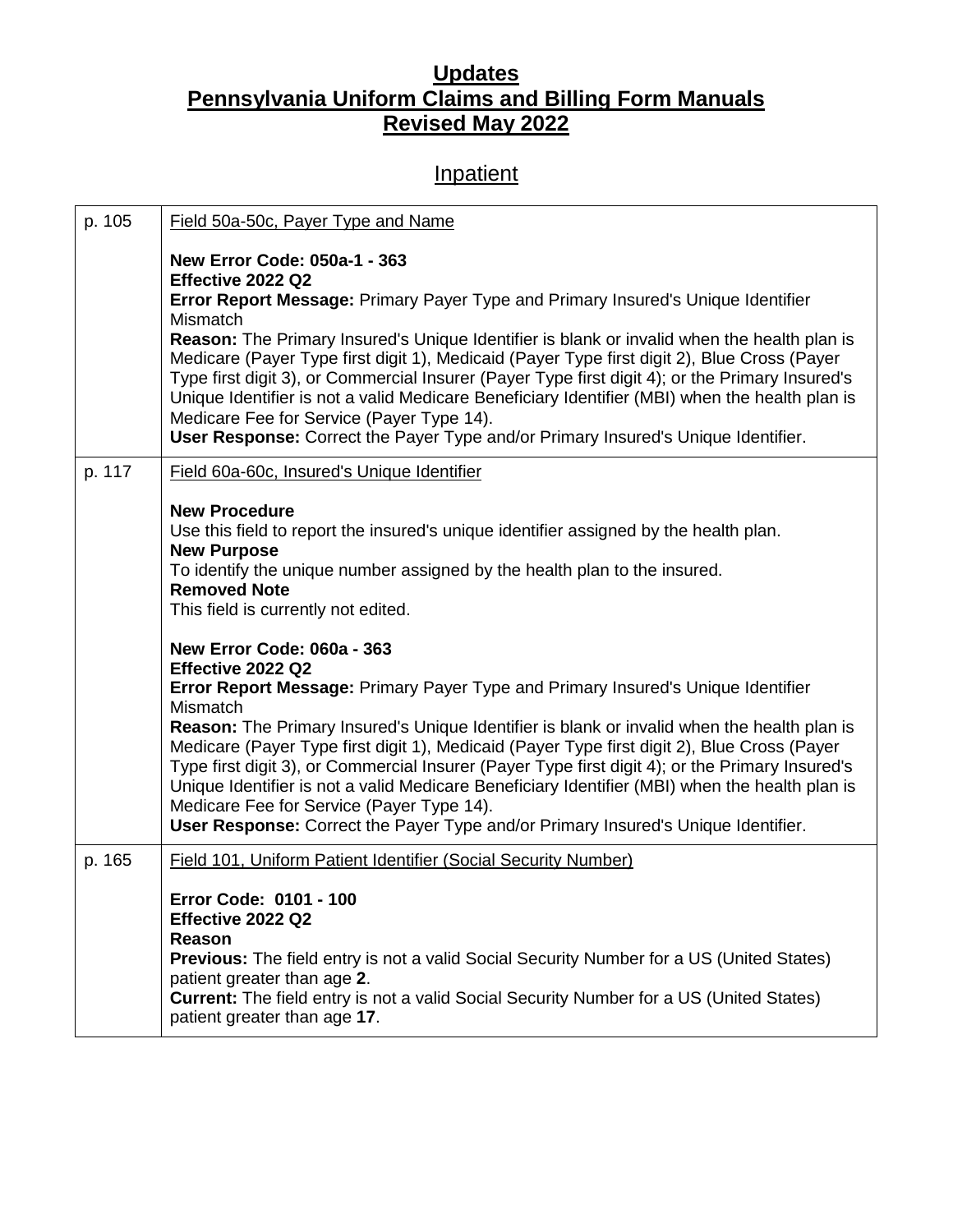## **Outpatient**

| p. 91  | Field 44a-44v, HCPCS Codes (by Revenue Code)                                                                                                                                                                                                                                                                                                                                                                                                                                                                                                                                                                                                                                           |
|--------|----------------------------------------------------------------------------------------------------------------------------------------------------------------------------------------------------------------------------------------------------------------------------------------------------------------------------------------------------------------------------------------------------------------------------------------------------------------------------------------------------------------------------------------------------------------------------------------------------------------------------------------------------------------------------------------|
|        | <b>Procedure</b><br><b>Previous:</b><br>Please submit claims with HCPCS Level I CPT-4 (specified range listed below) or any<br>HCPCS Level II codes in any HCPCS code position (Field 44a - 44v). Claims with no<br>HCPCS Level II codes or HCPCS Level I - CPT-4 codes that are not in the specified range<br>should not be submitted to PHC4.<br>Specified Range for HCPCS Level I - CPT - 4 Codes:                                                                                                                                                                                                                                                                                  |
|        | 10004 to 69990<br>92920 to 92998<br>93451 to 93598<br>96401 to 96549                                                                                                                                                                                                                                                                                                                                                                                                                                                                                                                                                                                                                   |
|        | The field consists of 5 characters for the base code plus 8 characters for up to four HCPCS<br>modifiers; thus, the field contains one extra/unused position.                                                                                                                                                                                                                                                                                                                                                                                                                                                                                                                          |
|        | <b>Current:</b><br>Please submit claims with HCPCS Level I CPT-4 (specified range listed below) or any<br>HCPCS Level II codes in any HCPCS code position (Field 44a - 44v). Claims with no<br>HCPCS Level II codes or HCPCS Level I - CPT-4 codes that are not in the specified range<br>should not be submitted to PHC4.                                                                                                                                                                                                                                                                                                                                                             |
|        | Specified Range for HCPCS Level I - CPT - 4 Codes*:<br>10004 to 69990<br>92920 to 92998                                                                                                                                                                                                                                                                                                                                                                                                                                                                                                                                                                                                |
|        | 93451 to 93598<br>96401 to 96549                                                                                                                                                                                                                                                                                                                                                                                                                                                                                                                                                                                                                                                       |
|        | The field consists of 5 characters for the base code plus 8 characters for up to four HCPCS<br>modifiers; thus, the field contains one extra/unused position.                                                                                                                                                                                                                                                                                                                                                                                                                                                                                                                          |
|        | *If the only qualifying CPT-4 code in the claim is 36415 - Collection of venous blood<br>by venipuncture (i.e., the claim is for an outpatient laboratory encounter), do not<br>submit the claim.                                                                                                                                                                                                                                                                                                                                                                                                                                                                                      |
| p. 102 | Field 50a-50c, Payer Type and Name                                                                                                                                                                                                                                                                                                                                                                                                                                                                                                                                                                                                                                                     |
|        | New Error Code: 050a-1 - 363<br>Effective 2022 Q2<br>Error Report Message: Primary Payer Type and Primary Insured's Unique Identifier<br>Mismatch<br>Reason: The Primary Insured's Unique Identifier is blank or invalid when the health plan is<br>Medicare (Payer Type first digit 1), Medicaid (Payer Type first digit 2), Blue Cross (Payer<br>Type first digit 3), or Commercial Insurer (Payer Type first digit 4); or the Primary Insured's<br>Unique Identifier is not a valid Medicare Beneficiary Identifier (MBI) when the health plan is<br>Medicare Fee for Service (Payer Type 14).<br>User Response: Correct the Payer Type and/or Primary Insured's Unique Identifier. |